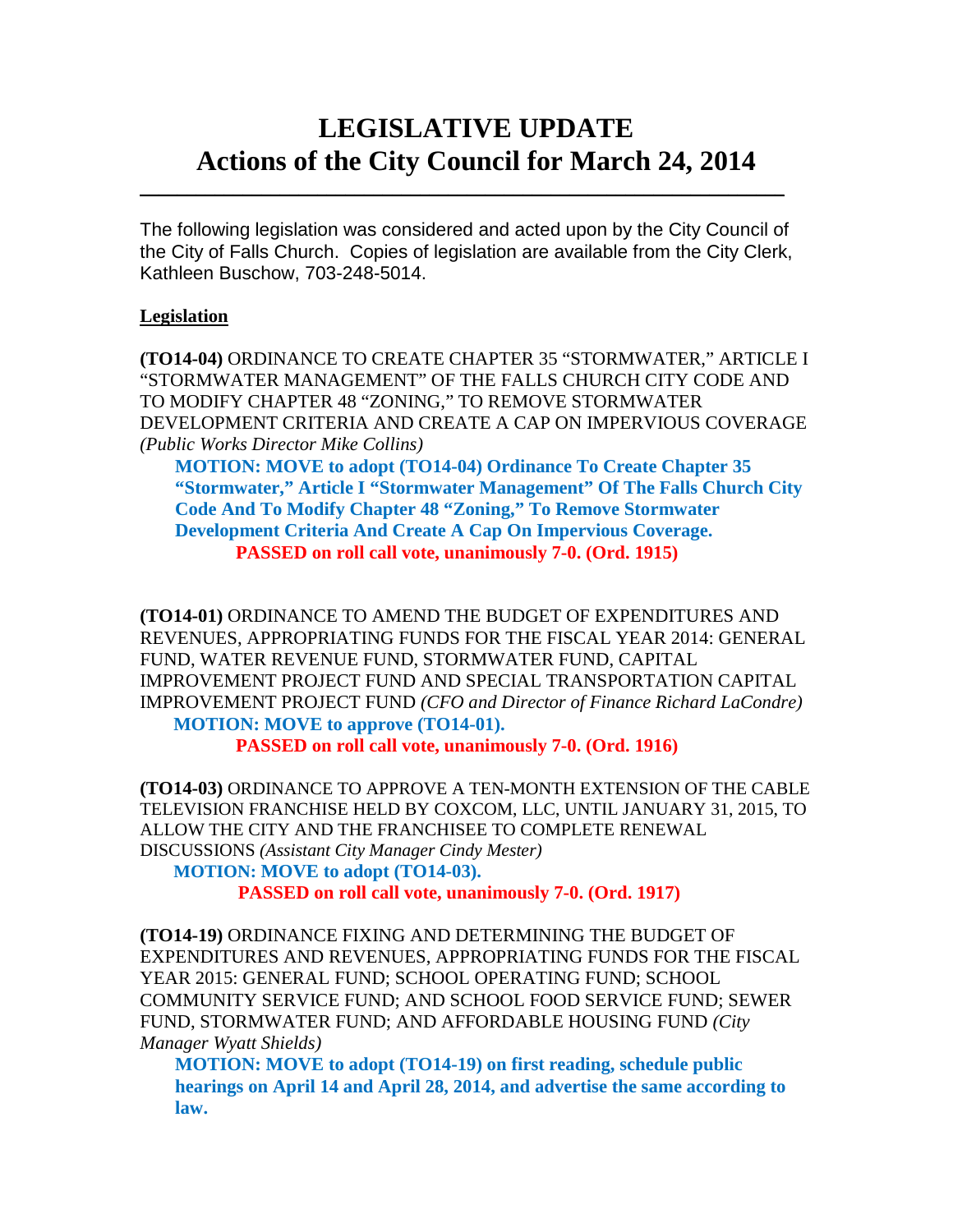## **PASSED on roll call vote 6-1, with Mr. Sze voting NO.**

**(TO14-20)** ORDINANCE FIXING AND DETERMINING THE FY2015-FY2019 CAPITAL IMPROVEMENTS PROGRAM AND APPROPRIATING EXPENDITURE AND REVENUE FUNDS FOR THE FISCAL YEAR 2015 *(City Manager Wyatt Shields)*

**MOTION: MOVE to adopt (TO14-20) on first reading, schedule public hearings April 14 and April 28, 2014; second reading and adoption on April 28, 2014, advertise the same according to law and refer this item to the Planning Commission, School Board, Library Board of Trustees, Recreation and Parks Advisory Board, Environmental Services Council and the Arlington County Fire Department.**

**PASSED on roll call vote 6-1, with Mr. Sze voting NO.**

**(TO14-05)** ORDINANCE TO AMEND CHAPTER 40, "TAXATION," ARTICLE VII, "TAX RELIEF FOR LOW INCOME ELDERLY OR PERMANENTLY AND TOTALLY DISABLED," SECTIONS 40-133 THROUGH 40-137 *(Chief Deputy Treasurer Jody Acosta)*

**MOTION: MOVE to approve (TO14-05) on first reading, schedule second reading for April 14, 2014, and advertise the same according to law. PASSED on roll call vote 6-1, with Mr. Sze voting NO.**

**(TO14-17)** ORDINANCE SETTING THE RATE OF TAX LEVY ON REAL ESTATE, PERSONAL PROPERTY, MACHINERY AND TOOLS AND ALL OTHER PROPERTY SEGREGATED BY LAW FOR LOCAL TAXATION IN THE CITY OF FALLS CHURCH VIRGINIA FOR TAX YEAR 2014 AND SHORT TAX YEAR 2015 *(City Manager Wyatt Shields)*

**MOTION: MOVE to adopt (TO14-17) on first reading, schedule public hearings on April 14 and April 28; and second reading and adoption on April 28, 2014; and advertise the same according to law.**

**PASSED on roll call vote 6-1, with Mr. Sze voting NO.**

**(TO14-21)** ORDINANCE TO AMEND AND REVISE CHAPTER 15 "FEES," ARTICLE II, "DEPARTMENT OF DEVELOPMENT SERVICES," TO INCLUDE UPDATES TO FEES AND LANGUAGE *(Development Services Director Jim Snyder)* **MOTION: Move to adopt (TO14-21) on first reading, schedule public hearings on April 14, and April 28; and second reading and adoption on April 28, 2014 and advertise the same according to law.**

**PASSED on roll call vote 6-1, with Mr. Sze voting NO.**

**(TO14-22)** ORDINANCE TO AMEND CHAPTER 42, "UTILITIES," TO REVISE SEWER RATES AND FEES AS OF JULY 1, 2014 (Public Works Director Mike Collins)

**MOTION: MOVE to adopt (TO14-22) on first reading, schedule public hearings on April 14 and April 28, 2014, and advertise the same according to law.**